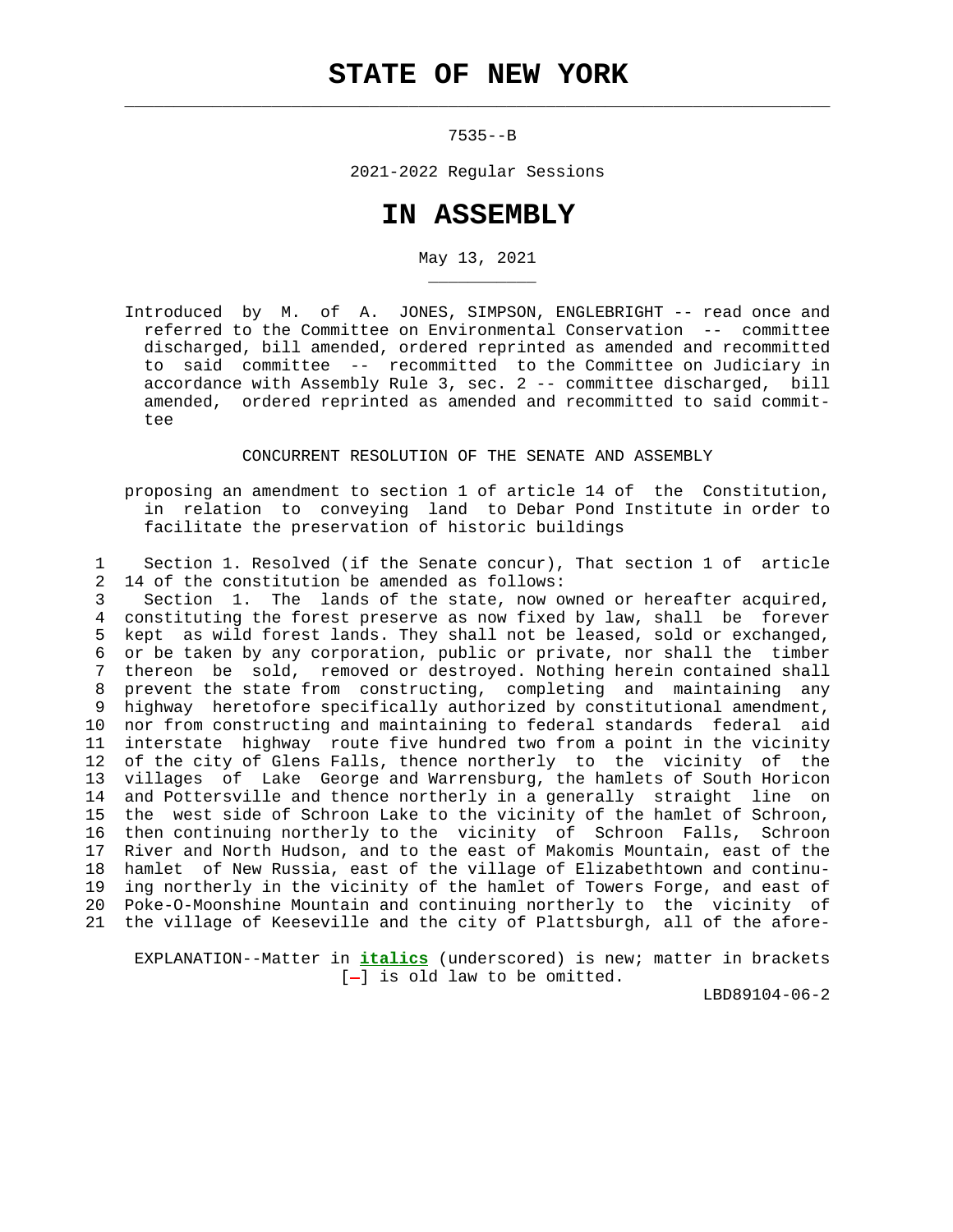1 said taking not to exceed a total of three hundred acres of state forest 2 preserve land, nor from constructing and maintaining not more than twen- 3 ty-five miles of ski trails thirty to two hundred feet wide, together 4 with appurtenances thereto, provided that no more than five miles of 5 such trails shall be in excess of one hundred twenty feet wide, on the 6 north, east and northwest slopes of Whiteface Mountain in Essex county, 7 nor from constructing and maintaining not more than twenty-five miles of 8 ski trails thirty to two hundred feet wide, together with appurtenances 9 thereto, provided that no more than two miles of such trails shall be in 10 excess of one hundred twenty feet wide, on the slopes of Belleayre Moun- 11 tain in Ulster and Delaware counties and not more than forty miles of 12 ski trails thirty to two hundred feet wide, together with appurtenances 13 thereto, provided that no more than eight miles of such trails shall be 14 in excess of one hundred twenty feet wide, on the slopes of Gore and 15 Pete Gay mountains in Warren county, nor from relocating, reconstructing 16 and maintaining a total of not more than fifty miles of existing state 17 highways for the purpose of eliminating the hazards of dangerous curves 18 and grades, provided a total of no more than four hundred acres of 19 forest preserve land shall be used for such purpose and that no single 20 relocated portion of any highway shall exceed one mile in length. 21 Notwithstanding the foregoing provisions, the state may convey to the 22 village of Saranac Lake ten acres of forest preserve land adjacent to 23 the boundaries of such village for public use in providing for refuse 24 disposal and in exchange therefore the village of Saranac Lake shall 25 convey to the state thirty acres of certain true forest land owned by 26 such village on Roaring Brook in the northern half of Lot 113, Township 27 11, Richards Survey. Notwithstanding the foregoing provisions, the state 28 may convey to the town of Arietta twenty-eight acres of forest preserve 29 land within such town for public use in providing for the extension of 30 the runway and landing strip of the Piseco airport and in exchange 31 therefor the town of Arietta shall convey to the state thirty acres of 32 certain land owned by such town in the town of Arietta. Notwithstanding 33 the foregoing provisions and subject to legislative approval of the 34 tracts to be exchanged prior to the actual transfer of title, the state, 35 in order to consolidate its land holdings for better management, may 36 convey to International Paper Company approximately eight thousand five 37 hundred acres of forest preserve land located in townships two and three 38 of Totten and Crossfield Purchase and township nine of the Moose River 39 Tract, Hamilton county, and in exchange therefore International Paper 40 Company shall convey to the state for incorporation into the forest 41 preserve approximately the same number of acres of land located within 42 such townships and such County on condition that the legislature shall 43 determine that the lands to be received by the state are at least equal 44 in value to the lands to be conveyed by the state. Notwithstanding the 45 foregoing provisions and subject to legislative approval of the tracts 46 to be exchanged prior to the actual transfer of title and the conditions 47 herein set forth, the state, in order to facilitate the preservation of 48 historic buildings listed on the national register of historic places by 49 rejoining an historic grouping of buildings under unitary ownership and 50 stewardship, may convey to Sagamore Institute Inc., a not-for-profit 51 educational organization, approximately ten acres of land and buildings 52 thereon adjoining the real property of the Sagamore Institute, Inc. and 53 located on Sagamore Road, near Raquette Lake Village, in the Town of 54 Long Lake, county of Hamilton, and in exchange therefor; Sagamore Insti- 55 tute, Inc. shall convey to the state for incorporation into the forest 56 preserve approximately two hundred acres of wild forest land located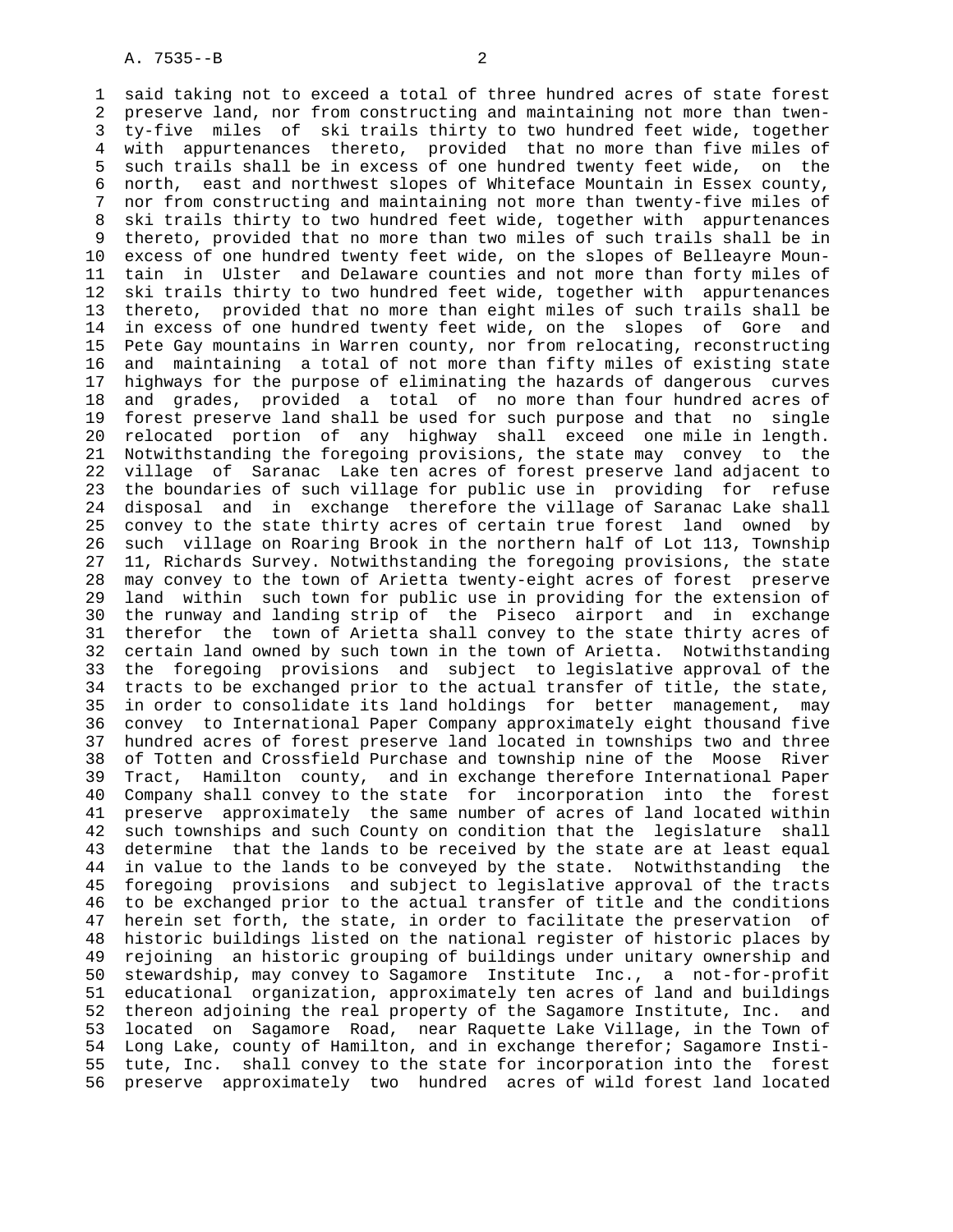1 within the Adirondack Park on condition that the legislature shall 2 determine that the lands to be received by the state are at least equal 3 in value to the lands and buildings to be conveyed by the state and that 4 the natural and historic character of the lands and buildings conveyed 5 by the state will be secured by appropriate covenants and restrictions 6 and that the lands and buildings conveyed by the state will reasonably 7 be available for public visits according to agreement between Sagamore 8 Institute, Inc. and the state. Notwithstanding the foregoing provisions 9 the state may convey to the town of Arietta fifty acres of forest<br>10 preserve land within such town for public use in providing for the preserve land within such town for public use in providing for the 11 extension of the runway and landing strip of the Piseco airport and 12 providing for the maintenance of a clear zone around such runway, and in 13 exchange therefor, the town of Arietta shall convey to the state fifty- 14 three acres of true forest land located in lot 2 township 2 Totten and 15 Crossfield's Purchase in the town of Lake Pleasant.

 16 Notwithstanding the foregoing provisions and subject to legislative 17 approval prior to actual transfer of title, the state may convey to the 18 town of Keene, Essex county, for public use as a cemetery owned by such 19 town, approximately twelve acres of forest preserve land within such 20 town and, in exchange therefor, the town of Keene shall convey to the 21 state for incorporation into the forest preserve approximately one 22 hundred forty-four acres of land, together with an easement over land 23 owned by such town including the riverbed adjacent to the land to be 24 conveyed to the state that will restrict further development of such 25 land, on condition that the legislature shall determine that the proper- 26 ty to be received by the state is at least equal in value to the land to 27 be conveyed by the state.

 28 Notwithstanding the foregoing provisions and subject to legislative 29 approval prior to actual transfer of title, because there is no viable 30 alternative to using forest preserve lands for the siting of drinking 31 water wells and necessary appurtenances and because such wells are 32 necessary to meet drinking water quality standards, the state may convey 33 to the town of Long Lake, Hamilton county, one acre of forest preserve 34 land within such town for public use as the site of such drinking water 35 wells and necessary appurtenances for the municipal water supply for the 36 hamlet of Raquette Lake. In exchange therefor, the town of Long Lake 37 shall convey to the state at least twelve acres of land located in 38 Hamilton county for incorporation into the forest preserve that the 39 legislature shall determine is at least equal in value to the land to be 40 conveyed by the state. The Raquette Lake surface reservoir shall be 41 abandoned as a drinking water supply source.

 42 Notwithstanding the foregoing provisions and subject to legislative 43 approval prior to actual transfer of title, the state may convey to 44 National Grid up to six acres adjoining State Route 56 in St. Lawrence 45 County where it passes through Forest Preserve in Township 5, Lots 1, 2, 46 5 and 6 that is necessary and appropriate for National Grid to construct 47 a new 46kV power line and in exchange therefore National Grid shall 48 convey to the state for incorporation into the forest preserve at least 49 10 acres of forest land owned by National Grid in St. Lawrence county, 50 on condition that the legislature shall determine that the property to 51 be received by the state is at least equal in value to the land conveyed 52 by the state.

 53 Notwithstanding the foregoing provisions, the legislature may author- 54 ize the settlement, according to terms determined by the legislature, of 55 title disputes in township forty, Totten and Crossfield purchase in the 56 town of Long Lake, Hamilton county, to resolve longstanding and compet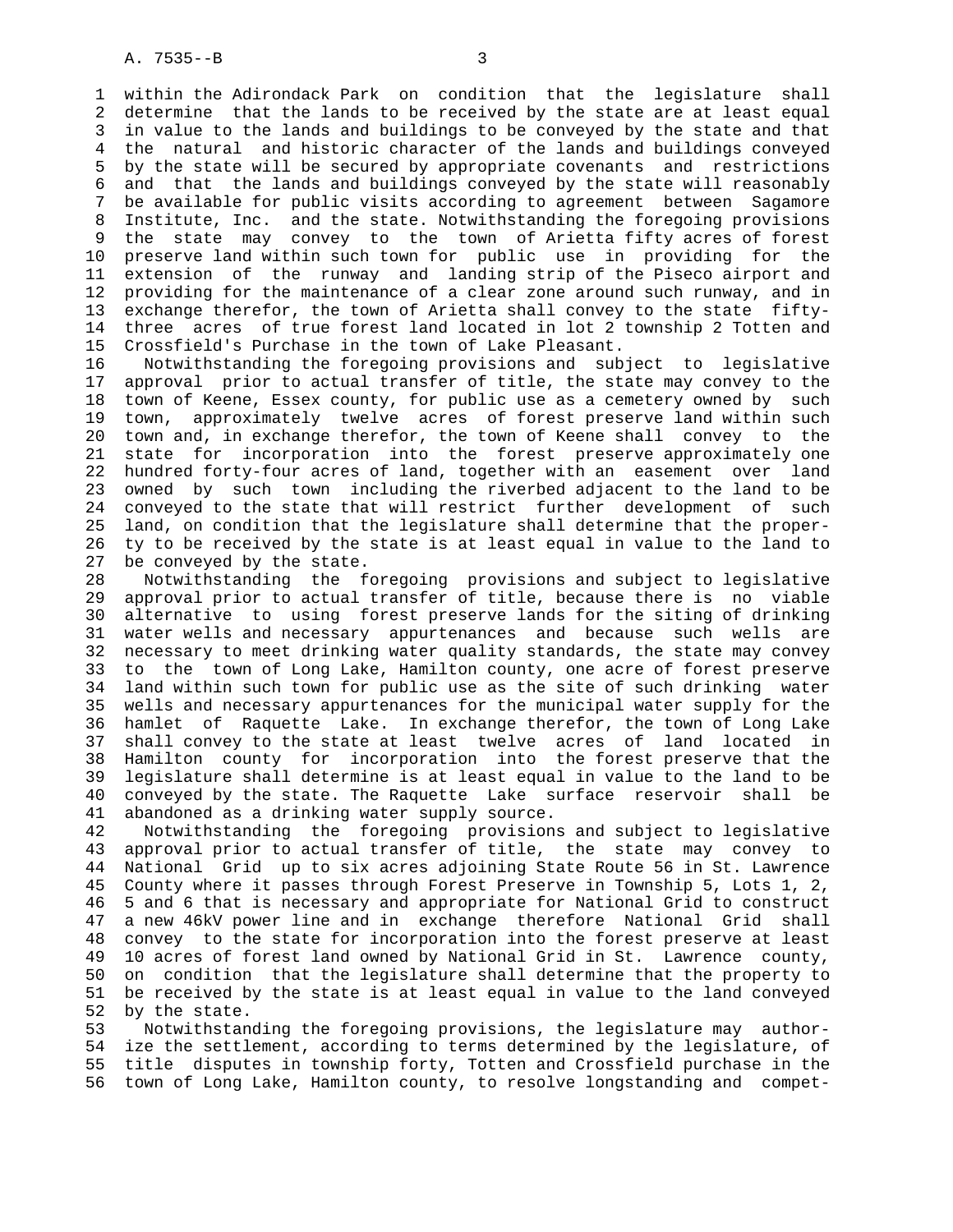1 ing claims of title between the state and private parties in said town- 2 ship, provided that prior to, and as a condition of such settlement, 3 land purchased without the use of state-appropriated funds, and suitable 4 for incorporation in the forest preserve within the Adirondack park, 5 shall be conveyed to the state on the condition that the legislature 6 shall determine that the property to be conveyed to the state shall 7 provide a net benefit to the forest preserve as compared to the township 8 forty lands subject to such settlement.

 9 Notwithstanding the foregoing provisions, the state may authorize NYCO 10 Minerals, Inc. to engage in mineral sampling operations, solely at its 11 expense, to determine the quantity and quality of wollastonite on 12 approximately 200 acres of forest preserve land contained in lot 8, 13 Stowers survey, town of Lewis, Essex county provided that NYCO Minerals, 14 Inc. shall provide the data and information derived from such drilling 15 to the state for appraisal purposes. Subject to legislative approval of 16 the tracts to be exchanged prior to the actual transfer of title, the 17 state may subsequently convey said lot 8 to NYCO Minerals, Inc., and, in 18 exchange therefor, NYCO Minerals, Inc. shall convey to the state for 19 incorporation into the forest preserve not less than the same number of 20 acres of land, on condition that the legislature shall determine that 21 the lands to be received by the state are equal to or greater than the 22 value of the land to be conveyed by the state and on condition that the 23 assessed value of the land to be conveyed to the state shall total not 24 less than one million dollars. When NYCO Minerals, Inc. terminates all 25 mining operations on such lot 8 it shall remediate the site and convey 26 title to such lot back to the state of New York for inclusion in the 27 forest preserve. In the event that lot 8 is not conveyed to NYCO 28 Minerals, Inc. pursuant to this paragraph, NYCO Minerals, Inc. never- 29 theless shall convey to the state for incorporation into the forest 30 preserve not less than the same number of acres of land that is 31 disturbed by any mineral sampling operations conducted on said lot 8 32 pursuant to this paragraph on condition that the legislature shall 33 determine that the lands to be received by the state are equal to or 34 greater than the value of the lands disturbed by the mineral sampling 35 operations.

 36 Notwithstanding the foregoing provisions and subject to legislative 37 approval prior to actual transfer of title, a total of no more than two 38 hundred fifty acres of forest preserve land shall be used for the estab- 39 lishment of a health and safety land account. Where no viable alterna- 40 tive exists and other criteria developed by the legislature are satis- 41 fied, a town, village or county may apply, pursuant to a process 42 determined by the legislature, to the health and safety land account for 43 projects limited to: address bridge hazards or safety on county high- 44 ways, and town highways listed on the local highway inventory maintained 45 by the department of transportation, dedicated, and in existence on 46 January first, two thousand fifteen, and annually plowed and regularly 47 maintained; elimination of the hazards of dangerous curves and grades on 48 county highways, and town highways listed on the local highway inventory 49 maintained by the department of transportation, dedicated, and in exist- 50 ence on January first, two thousand fifteen, and annually plowed and 51 regularly maintained; relocation and reconstruction and maintenance of 52 county highways, and town highways listed on the local highway inventory 53 maintained by the department of transportation, dedicated, and in exist- 54 ence on January first, two thousand fifteen and annually plowed and 55 regularly maintained, provided further that no single relocated portion 56 of any such highway shall exceed one mile in length; and water wells and